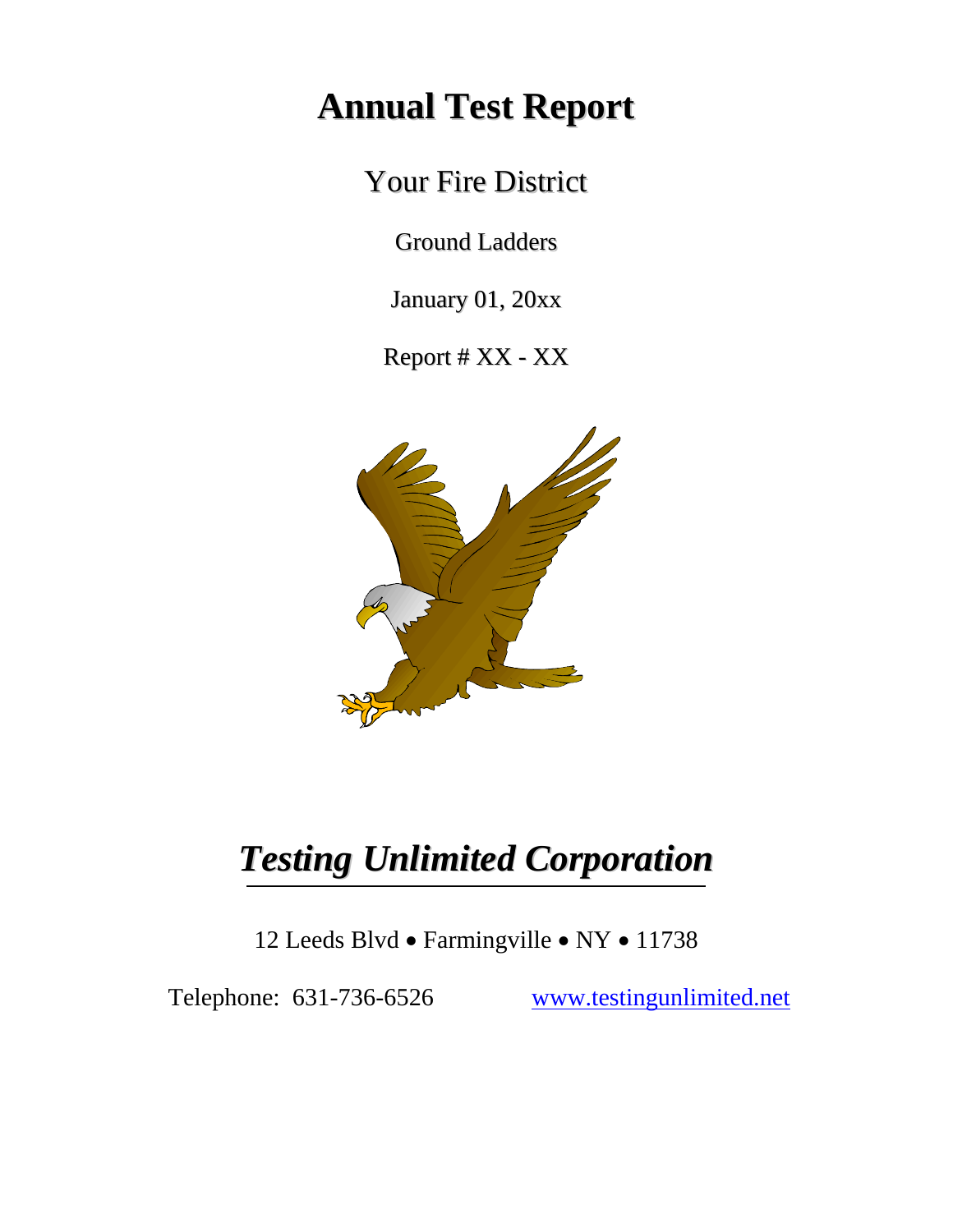Your Fire District 5 Main Street Anywhere, USA 12345

To the Fire District,

In accordance with the NFPA Code 1932, Testing Unlimited Corporation performed the annual inspections on 6 various ground ladders for Your Fire District. During the inspection several discrepancy items were found. These items are listed in table 2. There is a 1-page report for each ladder tested.

Thank you for choosing Testing Unlimited and we look forward to serving the Your Fire District in the future.

If you have any questions please about this inspection do not hesitate to call.

Testing Unlimited Corporation Michael Dukich President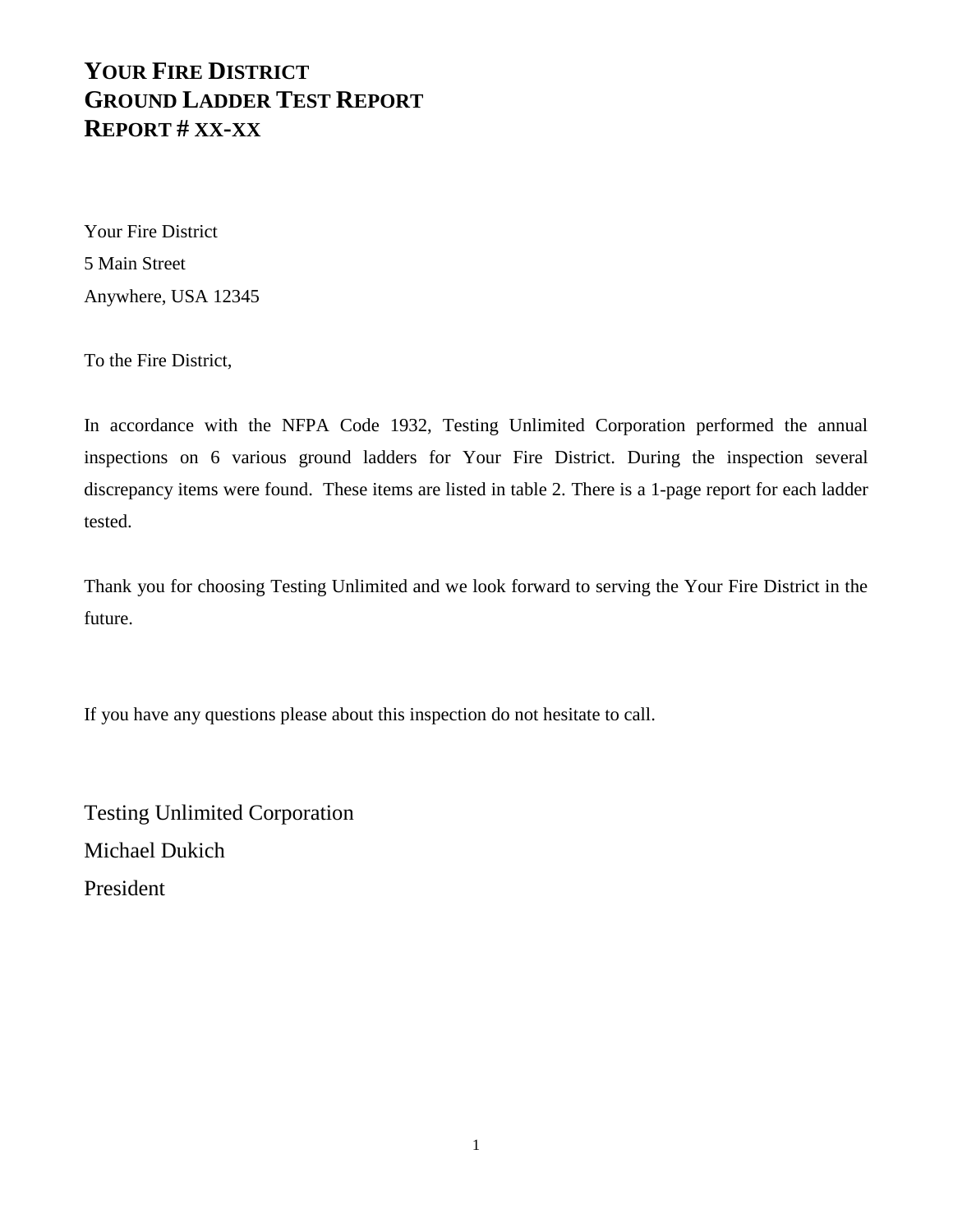#### **Table 2 (Discrepancy Items)**

These ratings are only a recommendation of Testing Unlimited. It is the responsibility of the fire district to *RATE, PRIORITIZE AND REPAIR,* the defects found during the inspection in order to return the equipment back to reliable service.

- 1. UNSAFE, Remove from Service Until Repaired or Replaced.
- 2. Repair Immediately.
- 3. Item Noted & Repaired on Date of Inspection.
- 4. Item Noted

| Truck       | <b>Ladder</b> | <b>Discrepancy</b>                                  | Rating |
|-------------|---------------|-----------------------------------------------------|--------|
| $1 - 2 - 3$ | 10 ft folding | Replaced 4 expired heat labels and missing tip caps |        |
| $1 - 2 - 3$ | 14 ft roof    | Replaced 4 expired heat labels                      |        |
| $1 - 2 - 3$ | 16 ft roof    | Replaced halyard                                    |        |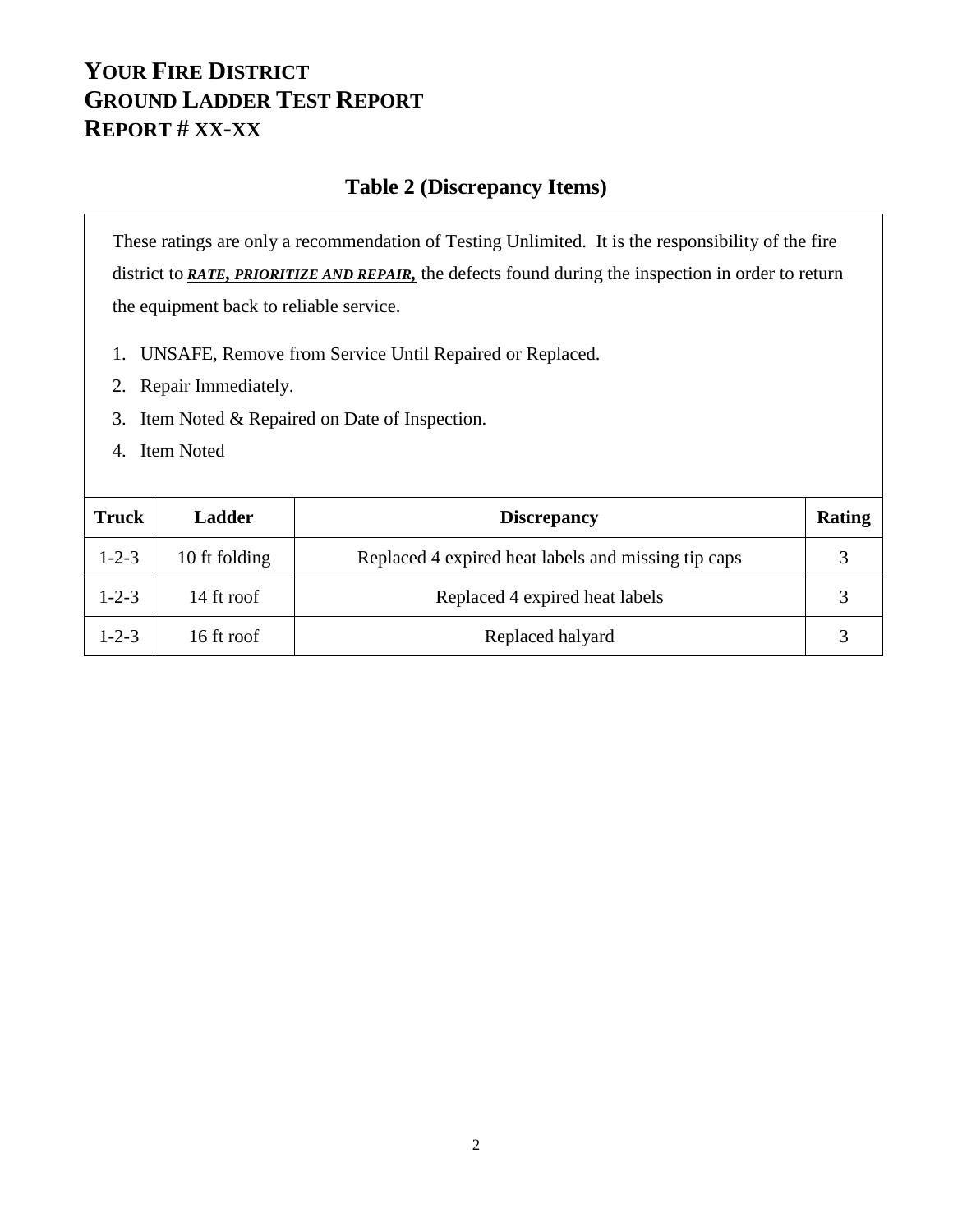| Fire District              | <b>Your Fire District</b> | Date                        | 01/01/20XX     |
|----------------------------|---------------------------|-----------------------------|----------------|
|                            |                           |                             |                |
| Ladder Manufacturer        | <b>Alcolite</b>           | Ladder Type                 | <b>Folding</b> |
|                            |                           |                             |                |
| <b>Ladder Construction</b> | <b>Metal</b>              | <b>Ladder Serial Number</b> | 162210         |
|                            |                           |                             |                |
| Ladder Length              | <b>10 ft</b>              | <b>Truck Number</b>         | $1 - 2 - 3$    |

| .<br>___ | $ -$<br>Sensors<br>Heat | → table ⊥<br>$\mathcal{\mathsf{a}}$ ee | T <sub>1</sub><br>lacards! | Pass |
|----------|-------------------------|----------------------------------------|----------------------------|------|
|----------|-------------------------|----------------------------------------|----------------------------|------|

| Visual Inspection | Pass        |  |
|-------------------|-------------|--|
|                   |             |  |
| Feet              | Pass        |  |
|                   |             |  |
| <b>Beams</b>      | See table 2 |  |
|                   |             |  |
| Rungs             | Pass        |  |
|                   |             |  |
| Rope / Cables     | N/A         |  |
|                   |             |  |
| Locks / Hooks     | N/A         |  |

| <b>Horizontal Bend Test</b> | <b>Pass</b> | <b>Load Applied</b> | $225$ lbs |
|-----------------------------|-------------|---------------------|-----------|
|                             |             |                     |           |
| Hardware Test               | N/A         | Load Applied        | N/A       |
|                             |             |                     |           |
| Roof Hook Test              | N/A         | Load Applied        | N/A       |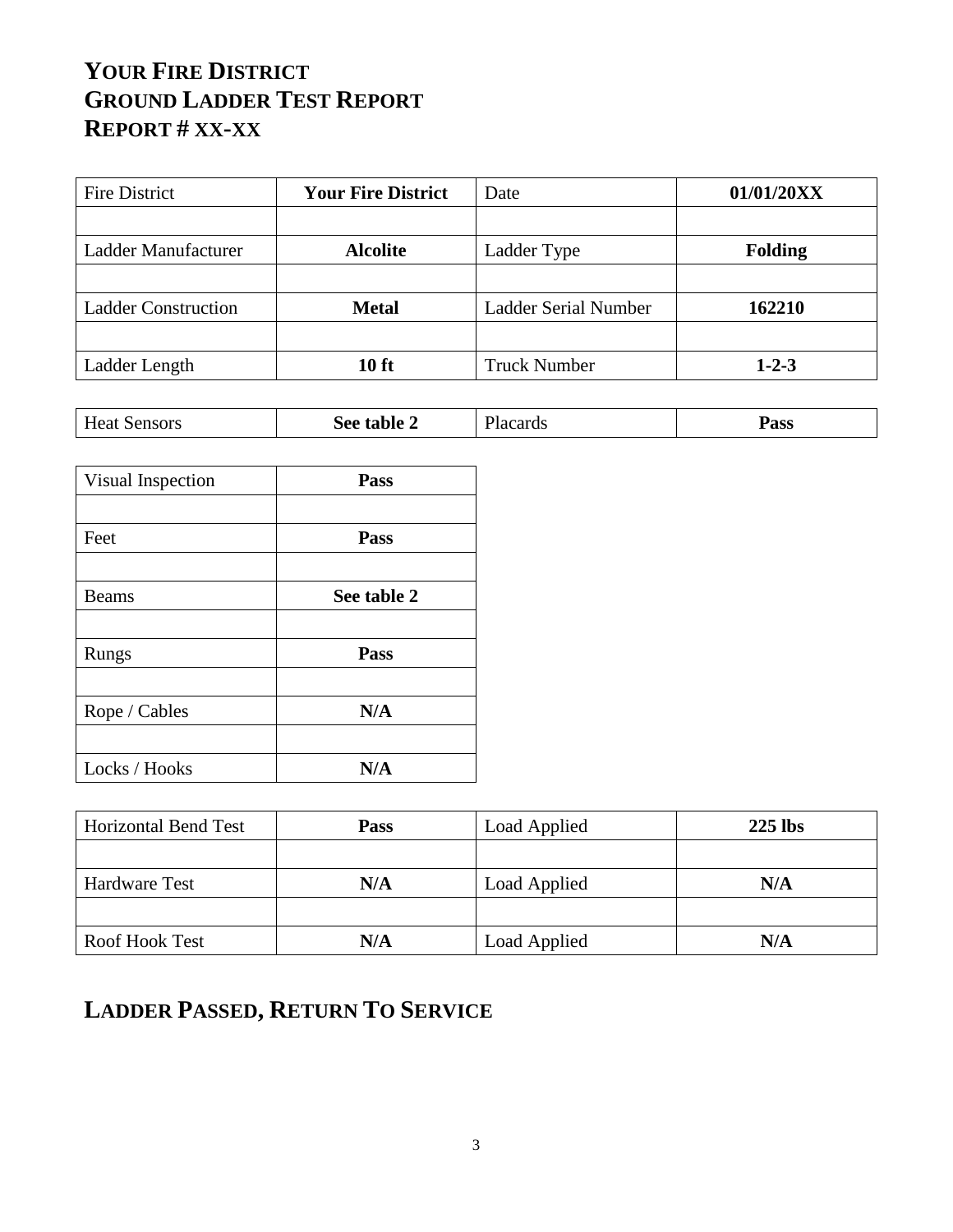| <b>Fire District</b>       | <b>Your Fire District</b> | Date                 | 01/01/20XX  |
|----------------------------|---------------------------|----------------------|-------------|
|                            |                           |                      |             |
| Ladder Manufacturer        | <b>Alcolite</b>           | Ladder Type          | <b>Roof</b> |
|                            |                           |                      |             |
| <b>Ladder Construction</b> | <b>Metal</b>              | Ladder Serial Number | 154072      |
|                            |                           |                      |             |
| Ladder Length              | 14 ft                     | <b>Truck Number</b>  | $6 - 2 - 1$ |

| $ -$<br>Heat<br>Sensors<br>dable ⊥<br>S <sub>ee</sub> | T <sub>1</sub><br>lacards | Pass |
|-------------------------------------------------------|---------------------------|------|
|-------------------------------------------------------|---------------------------|------|

| Visual Inspection | Pass |
|-------------------|------|
|                   |      |
| Feet              | Pass |
|                   |      |
| <b>Beams</b>      | Pass |
|                   |      |
| Rungs             | Pass |
|                   |      |
| Rope / Cables     | N/A  |
|                   |      |
| Locks / Hooks     | N/A  |

| <b>Horizontal Bend Test</b> | <b>Pass</b> | <b>Load Applied</b> | <b>500 lbs</b>  |
|-----------------------------|-------------|---------------------|-----------------|
|                             |             |                     |                 |
| Hardware Test               | N/A         | Load Applied        | N/A             |
|                             |             |                     |                 |
| Roof Hook Test              | <b>Pass</b> | Load Applied        | <b>1000 lbs</b> |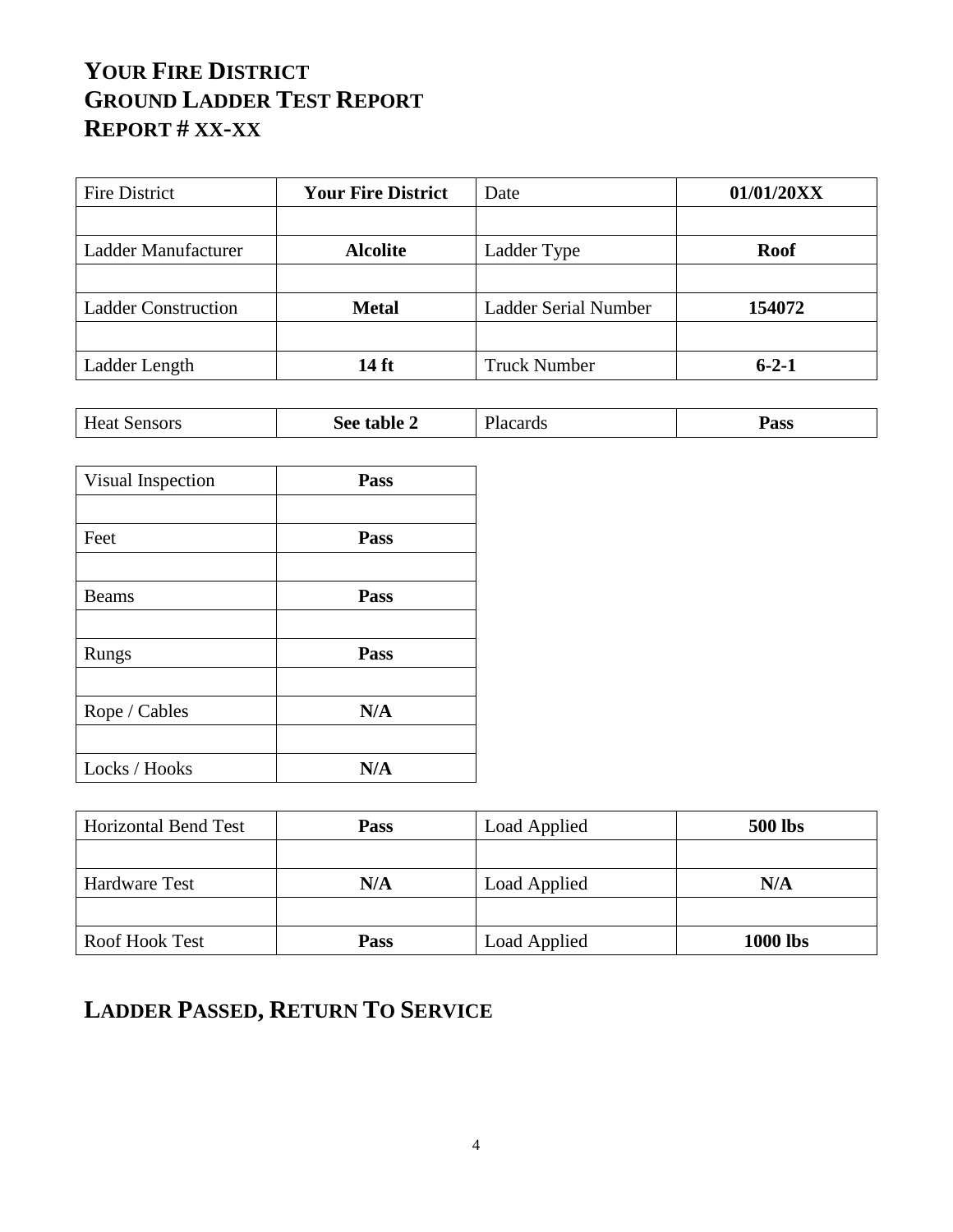| Fire District              | <b>Your Fire District</b> | Date                 | 01/01/20XX       |
|----------------------------|---------------------------|----------------------|------------------|
|                            |                           |                      |                  |
| Ladder Manufacturer        | <b>Alcolite</b>           | Ladder Type          | <b>Extension</b> |
|                            |                           |                      |                  |
| <b>Ladder Construction</b> | <b>Metal</b>              | Ladder Serial Number | 154547           |
|                            |                           |                      |                  |
| Ladder Length              | 24 ft                     | <b>Truck Number</b>  | $6 - 2 - 1$      |

| $\mathbf{r}$<br>Sensors<br><b>Heat</b> | Pass | T.<br>.oorda<br>- 1200<br>sarus | Pass |
|----------------------------------------|------|---------------------------------|------|
|----------------------------------------|------|---------------------------------|------|

| Visual Inspection | Pass        |
|-------------------|-------------|
|                   |             |
| Feet              | Pass        |
|                   |             |
| <b>Beams</b>      | Pass        |
|                   |             |
| Rungs             | Pass        |
|                   |             |
| Rope / Cables     | See table 2 |
|                   |             |
| Locks / Hooks     | Pass        |

| <b>Horizontal Bend Test</b> | <b>Pass</b> | <b>Load Applied</b> | <b>500 lbs</b>  |
|-----------------------------|-------------|---------------------|-----------------|
|                             |             |                     |                 |
| Hardware Test               | <b>Pass</b> | Load Applied        | <b>1000 lbs</b> |
|                             |             |                     |                 |
| Roof Hook Test              | N/A         | Load Applied        | N/A             |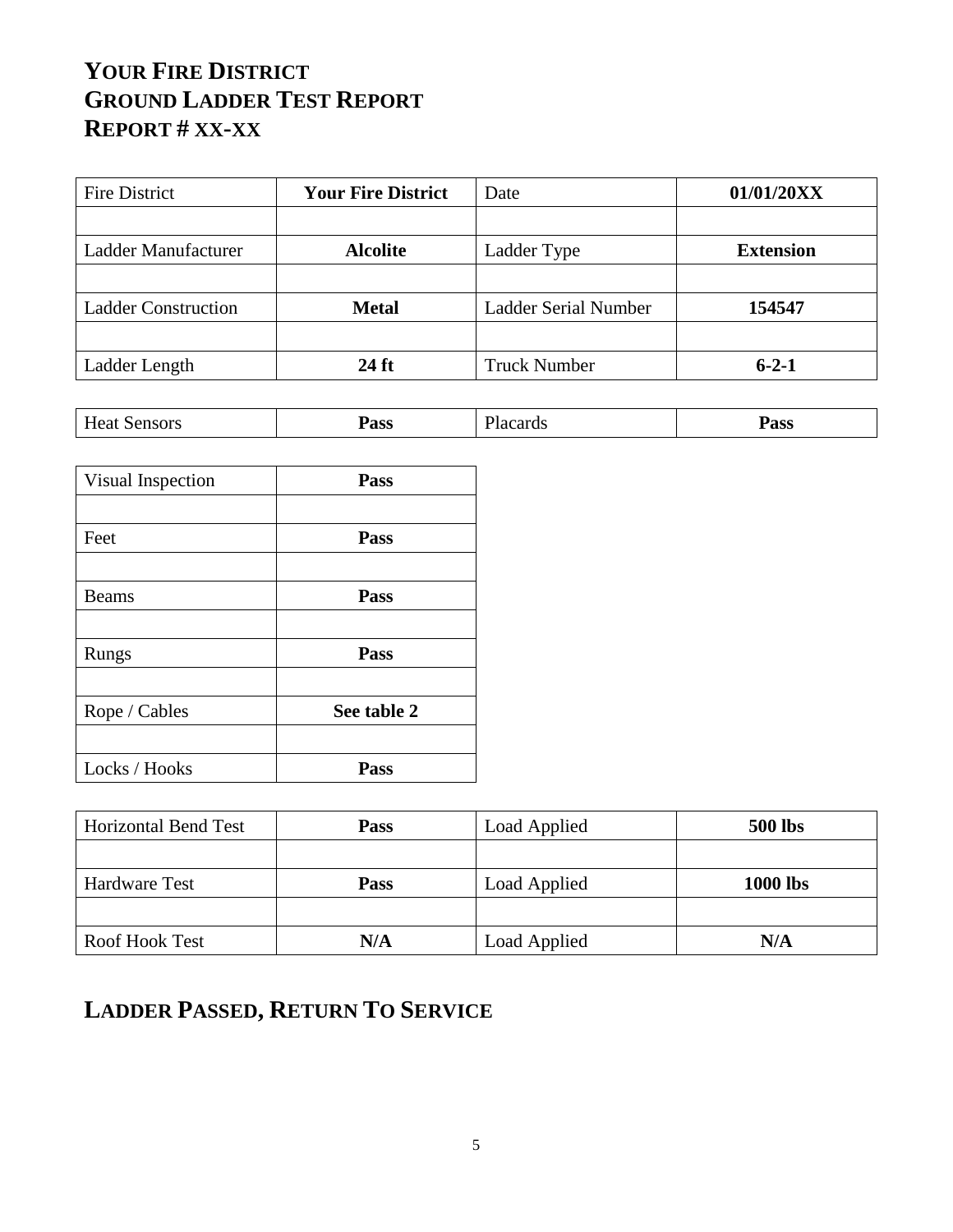| Fire District              | <b>Your Fire District</b> | Date                 | 01/01/20XX     |
|----------------------------|---------------------------|----------------------|----------------|
|                            |                           |                      |                |
| Ladder Manufacturer        | <b>Duo-Safety</b>         | Ladder Type          | <b>Folding</b> |
|                            |                           |                      |                |
| <b>Ladder Construction</b> | <b>Metal</b>              | Ladder Serial Number | <b>NSN</b>     |
|                            |                           |                      |                |
| Ladder Length              | 10 ft                     | <b>Truck Number</b>  | $6 - 2 - 2$    |

| $\mathbf{r}$<br>Sensors<br>Heat | Pass | $\sim$<br>$\cdots$ $\alpha$ $\alpha$ $\alpha$ $\alpha$<br>Tacarus | Pass |
|---------------------------------|------|-------------------------------------------------------------------|------|
|---------------------------------|------|-------------------------------------------------------------------|------|

| Visual Inspection | Pass |
|-------------------|------|
|                   |      |
| Feet              | Pass |
|                   |      |
| <b>Beams</b>      | Pass |
|                   |      |
| Rungs             | Pass |
|                   |      |
| Rope / Cables     | N/A  |
|                   |      |
| Locks / Hooks     | N/A  |

| <b>Horizontal Bend Test</b> | <b>Pass</b> | <b>Load Applied</b> | $225$ lbs |
|-----------------------------|-------------|---------------------|-----------|
|                             |             |                     |           |
| Hardware Test               | N/A         | Load Applied        | N/A       |
|                             |             |                     |           |
| Roof Hook Test              | N/A         | Load Applied        | N/A       |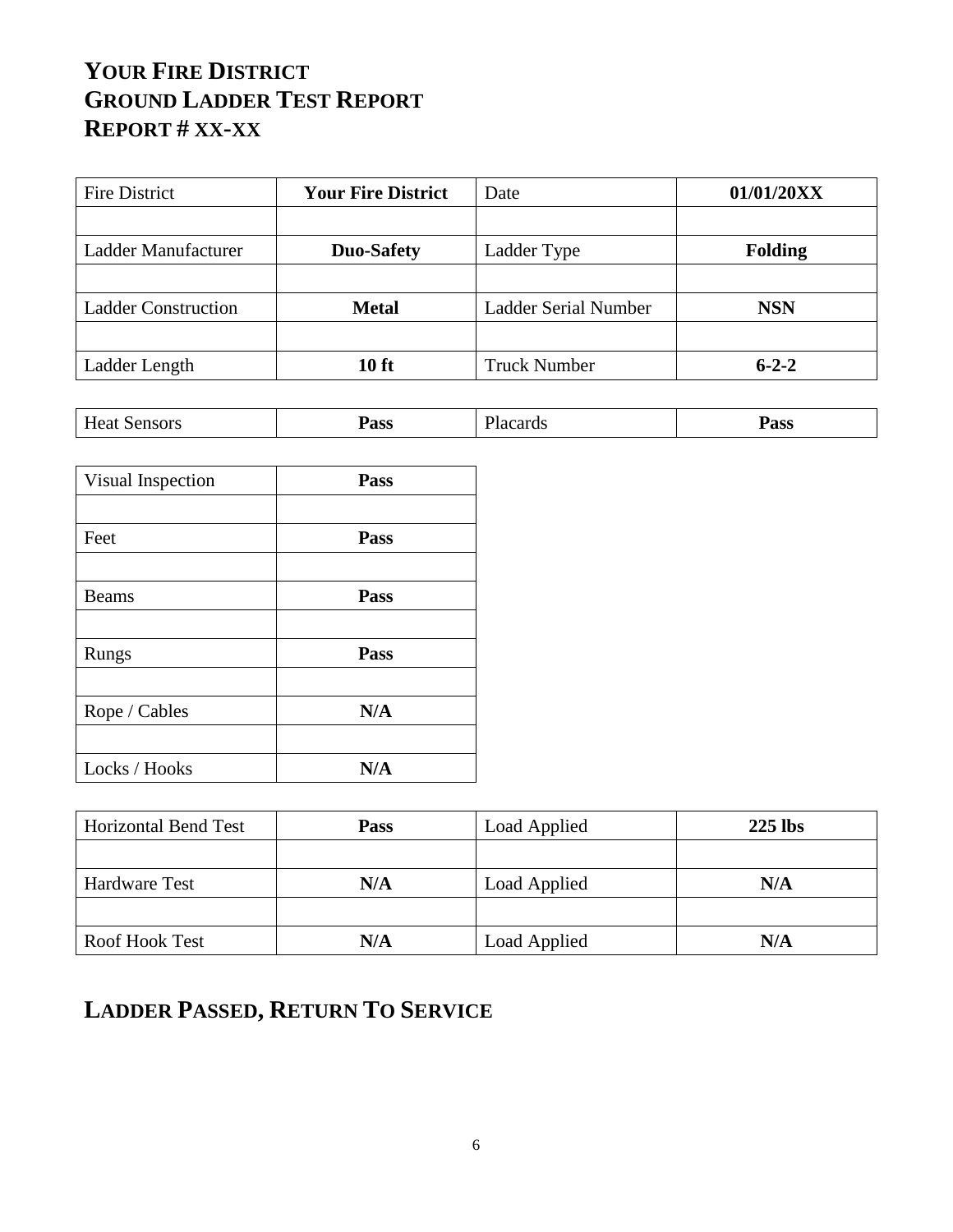| Fire District              | <b>Your Fire District</b> | Date                 | 01/01/20XX  |
|----------------------------|---------------------------|----------------------|-------------|
|                            |                           |                      |             |
| Ladder Manufacturer        | Duo-Safety                | Ladder Type          | <b>Roof</b> |
|                            |                           |                      |             |
| <b>Ladder Construction</b> | <b>Metal</b>              | Ladder Serial Number | <b>NSN</b>  |
|                            |                           |                      |             |
| Ladder Length              | 14 ft                     | <b>Truck Number</b>  | $6 - 2 - 2$ |

| $\mathbf{r}$<br>Sensors<br><b>Heat</b> | Pass | T.<br>.oorda<br>- 1200<br>sarus | Pass |
|----------------------------------------|------|---------------------------------|------|
|----------------------------------------|------|---------------------------------|------|

| Visual Inspection | Pass |
|-------------------|------|
|                   |      |
| Feet              | Pass |
|                   |      |
| <b>Beams</b>      | Pass |
|                   |      |
| Rungs             | Pass |
|                   |      |
| Rope / Cables     | N/A  |
|                   |      |
| Locks / Hooks     | N/A  |

| <b>Horizontal Bend Test</b> | <b>Pass</b> | <b>Load Applied</b> | <b>500 lbs</b>  |
|-----------------------------|-------------|---------------------|-----------------|
|                             |             |                     |                 |
| Hardware Test               | N/A         | Load Applied        | N/A             |
|                             |             |                     |                 |
| Roof Hook Test              | <b>Pass</b> | Load Applied        | <b>1000 lbs</b> |